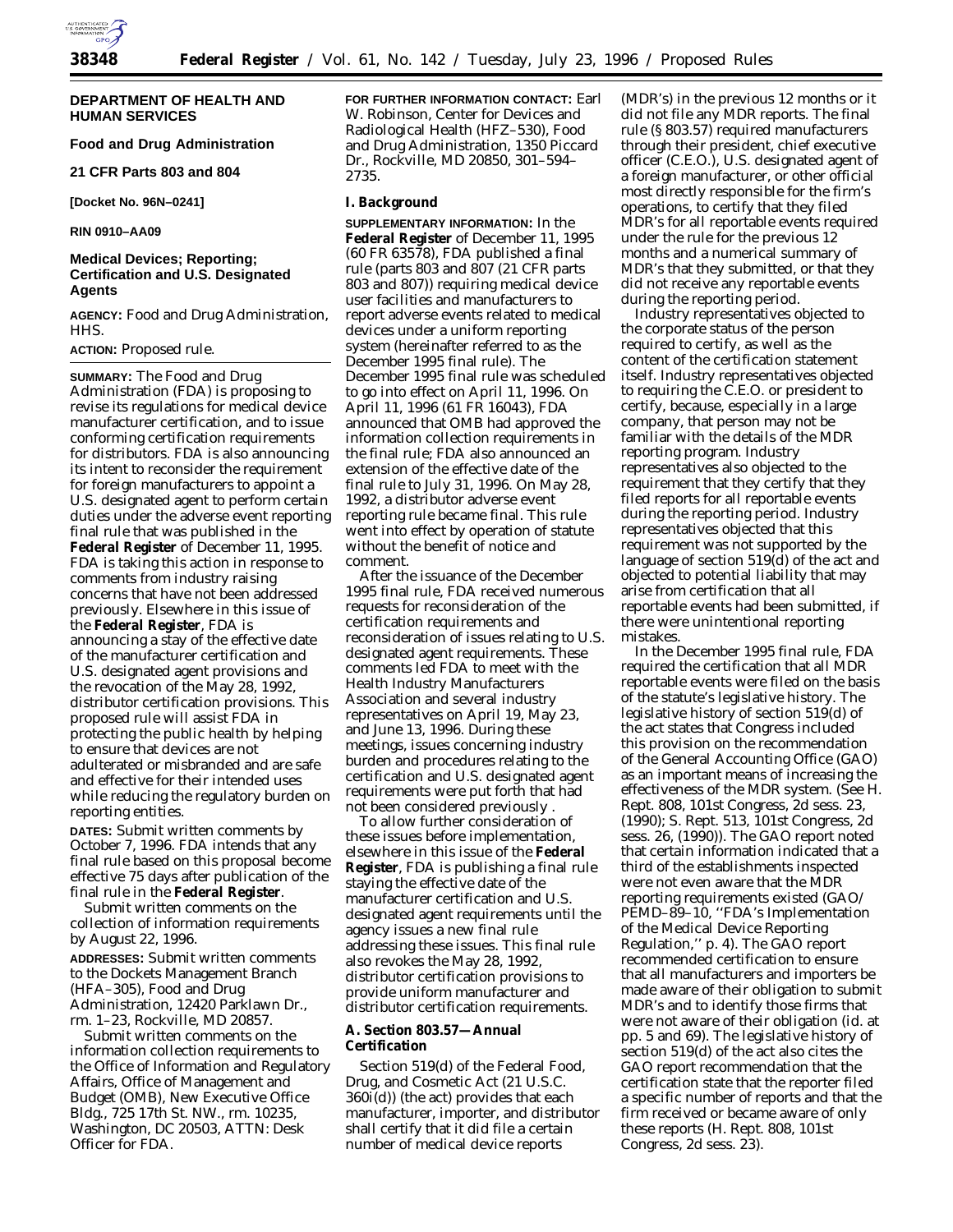FDA believes that its regulation implementing the certification requirements was within the scope of the statutory authority provided in section 519(d) of the act. FDA, however, in response to the comments objecting to the person required to certify and to the content of the certification, has reexamined the certification requirement and believes that the regulation may be revised in a manner that will address the main concerns raised about the regulation and still meet the intent of section 519(d) of the act that will improve MDR efficiency by making firms aware of their reporting obligations under MDR.

FDA designated in the December 1995 final rule that the certifier must be the president, C.E.O., U.S. designated agent, or other official most directly responsible for the firm's operations, in response to a comment to the tentative final rule (56 FR 60024, November 26, 1991) requesting FDA to identify who should certify. FDA now believes, however, based on subsequent comments received, that it may be appropriate for someone other than the president or chief executive officer to sign the certification statement. FDA believes that the proposal suggested by the comments to place this particular responsibility of certification with the same individual in whom the company has already vested overall responsibility for implementing and overseeing its MDR program may be more appropriate than requiring certification by the president or C.E.O. FDA, therefore, is proposing to revise § 803.57 to provide that the manufacturer shall designate, as the certifying official, an individual with oversight responsibilities for, and knowledge of, the firm's medical device reporting system.

This proposal also provides that, based upon its organizational structure, a firm may designate more than one certifying official, each of whom would sign a certification statement for his or her identified organizational component or site. This provision is designed to provide needed flexibility to large companies with more than one operating division or medical device reporting site.

Regarding the content of the certification, FDA is proposing to amend § 803.57 to require that the individual certifying for the firm state that: (1) He/she has read the requirements of the MDR regulation, (2) the firm has established a system to implement medical device reporting; and (3) following the procedures of its medical device reporting system, the firm submitted a specified number of

reports, or no reports, during the certification period.

FDA believes that this certification statement is a reasonable application of the intent of section 519(d) of the act. The legislative intent is to improve compliance with the MDR reporting requirements by making responsible persons within medical device companies fully aware of the MDR reporting requirements. This intent may be reasonably accomplished by requiring a responsible company official to certify that: (1) He/she has read the MDR regulation, (2) the company has put in place a system to implement those regulations, and (3) a specified number of MDR reports were submitted during the previous year as a result of its implementation system.

Under proposed § 803.57(a), the dates of certification would remain the same as the December 1995 final rule, i.e., the date of the firm's annual registration. FDA intends that the first certification statement would be due with the first annual registration due at least 6 months after the effective date of the final rule. For example, if the final rule were to become effective in March 1997, the first group of certifications would be due with annual registrations due in September 1997 and would cover a 6 month period. The next group of annual certifications would be due in December 1997 and would cover a 9-month period. Annual certifications due in April 1998 or later would cover a 12 month period. Foreign manufacturers would be required to submit their certification with the annual registration, if they voluntarily register, or in accordance with the schedule in § 807.21(a).

### **B. Section 803.58—Foreign Manufacturers**

Section 803.58 of the December 1995 final rule required that foreign manufacturers designate a U.S. agent to be responsible for reporting under part 803. U.S. designated agents were to be responsible for: (1) Reporting to FDA in accordance with §§ 803.50, 803.52, 803.53, 803.55, and 803.56; (2) conducting, or obtaining from the foreign manufacturer, the necessary information regarding the investigation and evaluation of the event under the requirements of § 803.50; (3) certifying in accordance with § 803.57; (4) forwarding MDR complaints to the foreign manufacturer and maintaining documentation of this requirement; (5) maintaining complaint files in accordance with § 803.18; and (6) registering, listing, and submitting premarket notifications in accordance with part 807.

After the issuance of the December 1995 final rule, manufacturers who began to implement arrangements with U.S. designated agents stated that it was difficult to find individuals willing to take on the duties of a U.S. designated agent and that fees were high for those willing to take on the duties. Manufacturers noted particular concern about the appropriateness of a U.S. designated agent providing certifications related to MDR's and premarket notification requirements because they believed that the U.S. designated agent may not be able to accurately provide such certifications. Moreover, the potential liability associated with certification responsibilities greatly increased the cost of U.S. designated agent services.

In addition to the concerns discussed previously, many other issues relating to the implementation and scope of U.S. designated agent requirements were raised for the first time after the December 1995 final rule. After further internal discussions, FDA decided to stay the effective date of these requirements, as noted elsewhere in this issue of the **Federal Register**, until further notice and comment proceedings and the issuance of a new rule.

In the interim, foreign manufacturers have a responsibility for compliance with all medical device reporting requirements which will not be affected by the stay of the effective date of the U.S. designated agent requirements. This is because the December 1995 final rule contained a significant change regarding foreign manufacturers. The original MDR regulation that became effective December 13, 1984, applied only to manufacturers that were required to register under part 807. Because foreign manufacturers are not required to register, the 1984 rule did not apply to them. The December 1995 final rule, however, applies to manufacturers regardless of whether they are required to register under part 807. Rather, under § 803.3(n) of the December 1995 final rule, a manufacturer means any person who manufactures, prepares, propagates, compounds, assembles, or processes a device by chemical, physical, biological, or other procedure. Accordingly, foreign manufacturers clearly fit within the definition of manufacturers who are required to submit MDR's under the December 1995 final rule. Therefore, on July 31, 1996, foreign manufacturers will be fully subject to the same requirements of part 803 applicable to domestic manufacturers. This includes, but is not limited to, the requirements for written procedures (§ 803.17), MDR event files (§ 803.18), individual adverse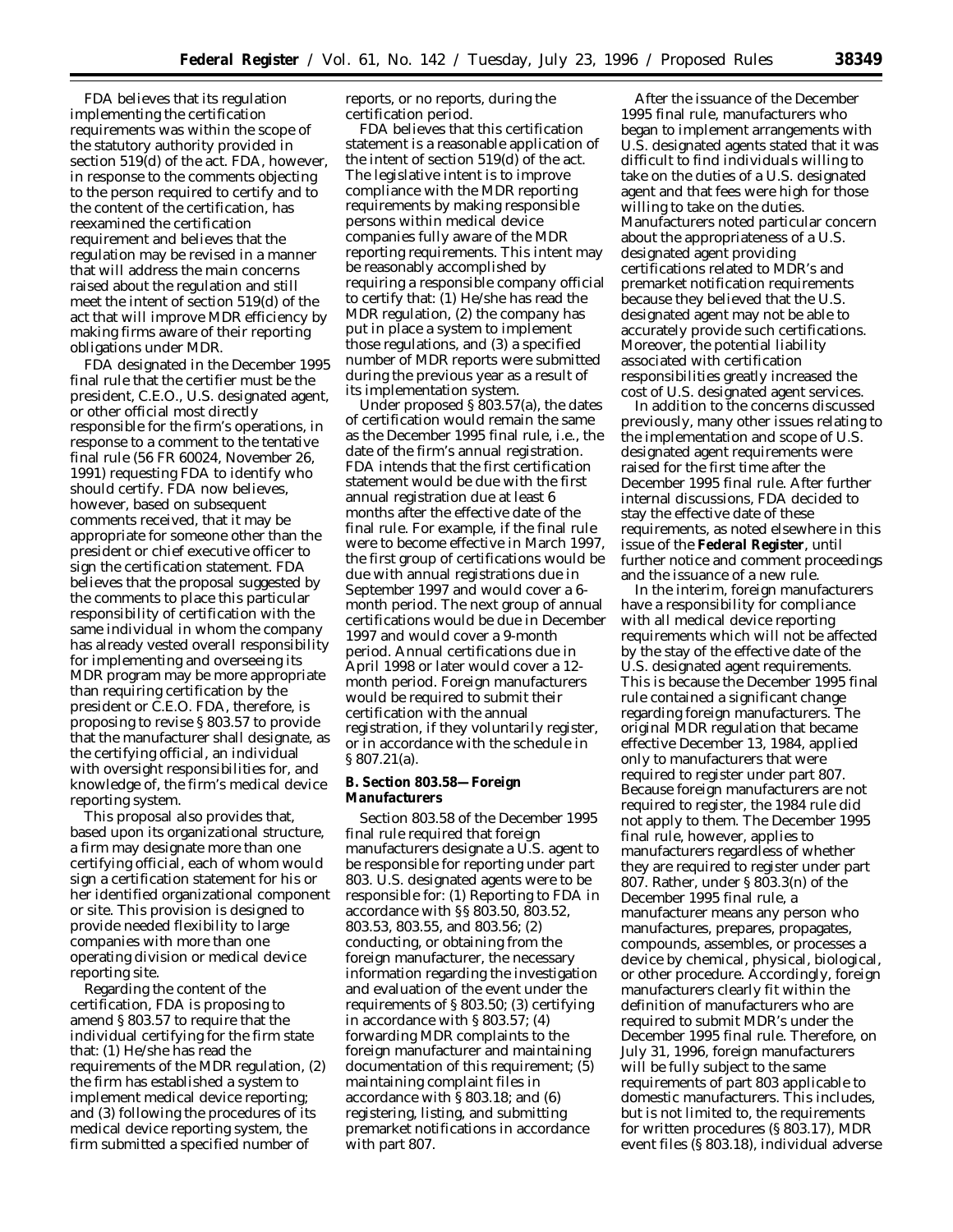event reports (§§ 803.50 and 803.52), five-day reports (§ 803.53), baseline reports (§ 803.55), and supplemental reports (§ 803.56).

The stayed provisions for U.S. designated agents would have required that these functions be performed by a U.S. designated agent on behalf of the foreign firm. Because FDA is staying the effective date of the U.S. designated agent requirement, the full responsibility for reporting is now the obligation of the foreign manufacturer. Beginning July 31, 1996, foreign manufacturers are required to submit MDR reports directly to FDA (except for certification). In addition, existing registration, listing, and premarket notification regulations, which will remain in effect during the stay, permit foreign manufacturers to register (§ 807.40(a)) and submit premarket notifications (§ 807.81) and require them to list their devices. (§ 807.40(b)).

FDA is reconsidering the duties of a U.S. designated agent. As noted in the preamble to the December 1995 final rule, FDA intends to issue a proposed rule to revoke the reporting requirements for distributors, including importers, (part 804 (21 CFR part 804)) and replace them with requirements consistent with the new manufacturer and user facility reporting requirements under part 803. Because importers may be able to play a role, in whole or in part, that was assigned to the U.S. designated agent in the December 1995 final rule, FDA believes that it would be appropriate to address the issue of U.S. designated agents at the same time the agency reproposes requirements for distributors and importers generally.

FDA included the U.S. designated agent requirement in the December 1995 final rule in order to assure that foreign and domestic manufacturers are treated equally and that FDA has access to the same information it has from domestic manufacturers that will enable the agency to protect the public health. To this end, FDA listed certain duties in the December 1995 final rule that a U.S. designated agent would be required to perform as described above. FDA solicits comments on who may best perform these duties and specifically seeks comments on the following points:

1. What person is best situated to perform the following duties that, in the December 1995 final rule, were assigned to the U.S. designated agent on behalf of the foreign manufacturer: (1) Reporting to FDA in accordance with §§ 803.50, 803.52, 803.53, 803.55, and 803.56; (2) conducting, or obtaining from the foreign manufacturer the necessary information regarding the investigation

and evaluation of the event under the requirements of § 803.50; (3) certifying in accordance with § 803.57; (4) forwarding MDR complaints to the foreign manufacturer and maintaining documentation of this requirement; (5) maintaining complaint files in accordance with § 803.18; and (6) registering, listing, and submitting premarket notifications in accordance with part 807?

2. Should FDA require a foreign manufacturer to designate a U.S. agent to fulfill the role of an ''official correspondent'' with FDA regarding MDR reporting and other regulatory issues (e.g., product listing)? The intent of this function would be to ensure that FDA can easily contact foreign firms on MDR issues and communicate in English with them, particularly on urgent public health matters.

3. Should FDA require foreign manufacturers to designate a U.S. agent for the purpose of fulfilling their substantive U.S. MDR obligations regarding complaint investigations, reporting, and maintenance of MDR files? The intent of this function would be for FDA to be able to monitor MDR compliance of foreign firms without conducting a costly overseas inspection.

4. Can either of these functions readily be carried out by importers, or by other means, so that foreign manufacturers would not be required to enter into contractual arrangements with new entities?

5. How can these functions be carried out efficiently by foreign manufacturers who distribute devices into the United States by multiple importers, and how can FDA be routinely informed of all importers of a firm annually or on an as needed basis?

Notwithstanding FDA's intent to repropose these requirements, the agency has already tentatively concluded that it should propose that two aspects of the U.S. designated agent regulations be deleted. The first is the requirement for U.S. designated agents to issue the annual certification required under § 803.57. Upon reconsideration, FDA believes it is more appropriate for the foreign manufacturer to issue this certification as proposed in this rule. The other is the requirement for foreign manufacturers to submit premarket notifications (510(k)'s) through U.S. designated agents. Although the agency had hoped this provision would help resolve 510(k) ownership issues regarding foreign manufacturers, FDA is persuaded that the costs imposed by this requirement are not likely to outweigh the possible benefits. FDA solicits comment on its intent to

propose to delete these two parts of the U.S. designated agent regulations.

#### **III. Environmental Impact**

The agency has determined under 21 CFR  $25.24(a)(8)$  that this action is of a type that does not individually or cumulatively have a significant effect on the human environment. Therefore, neither an environmental assessment nor an environmental impact statement is required.

### **IV. Analysis of Impacts**

FDA has examined the economic impact of the proposed rule under Executive Order 12866 and the Regulatory Flexibility Act (5 U.S.C. 22601–612). Executive Order 12866 directs agencies to assess all costs and benefits of available regulatory alternatives and, when regulation is necessary, to select regulatory approaches that maximize net benefits including potential economic, environmental, public health and safety, and other advantages; distributive impacts; and equity. The agency believes that the proposed rule is consistent with the principles set out in the Executive Order.

If a rule has a significant economic impact on a substantial number of small entities, the Regulatory Flexibility Act requires agencies to analyze regulatory options that would minimize any significant impact of the rule on small entities. The proposed rule would apply to all medical device manufacturers and distributors whose devices are sold in the United States. The proposed rule would relieve two regulatory burdens. It would allow the certification statement to be signed by the person most familiar with the MDR program, not necessarily the president or C.E.O. It also changes the certification statement to minimize the possibility of liability as a result of an unintended mistake in reporting. Therefore, under the Regulatory Flexibility Act, 5 U.S.C. 2605(b), the Commissioner of Food and Drugs certifies that the proposed rule, if finalized, will not have a significant economic impact on a substantial number of small entities.

### **V. Paperwork Reduction Act of 1995**

This proposed rule contains information collections which are subject to review by OMB under the Paperwork Reduction Act of 1995 (Pub. L. 104–13). The title, description, and respondent description of the information collections are shown below along with an estimate of the annual record keeping and periodic reporting burden. Included in the estimate is the time for reviewing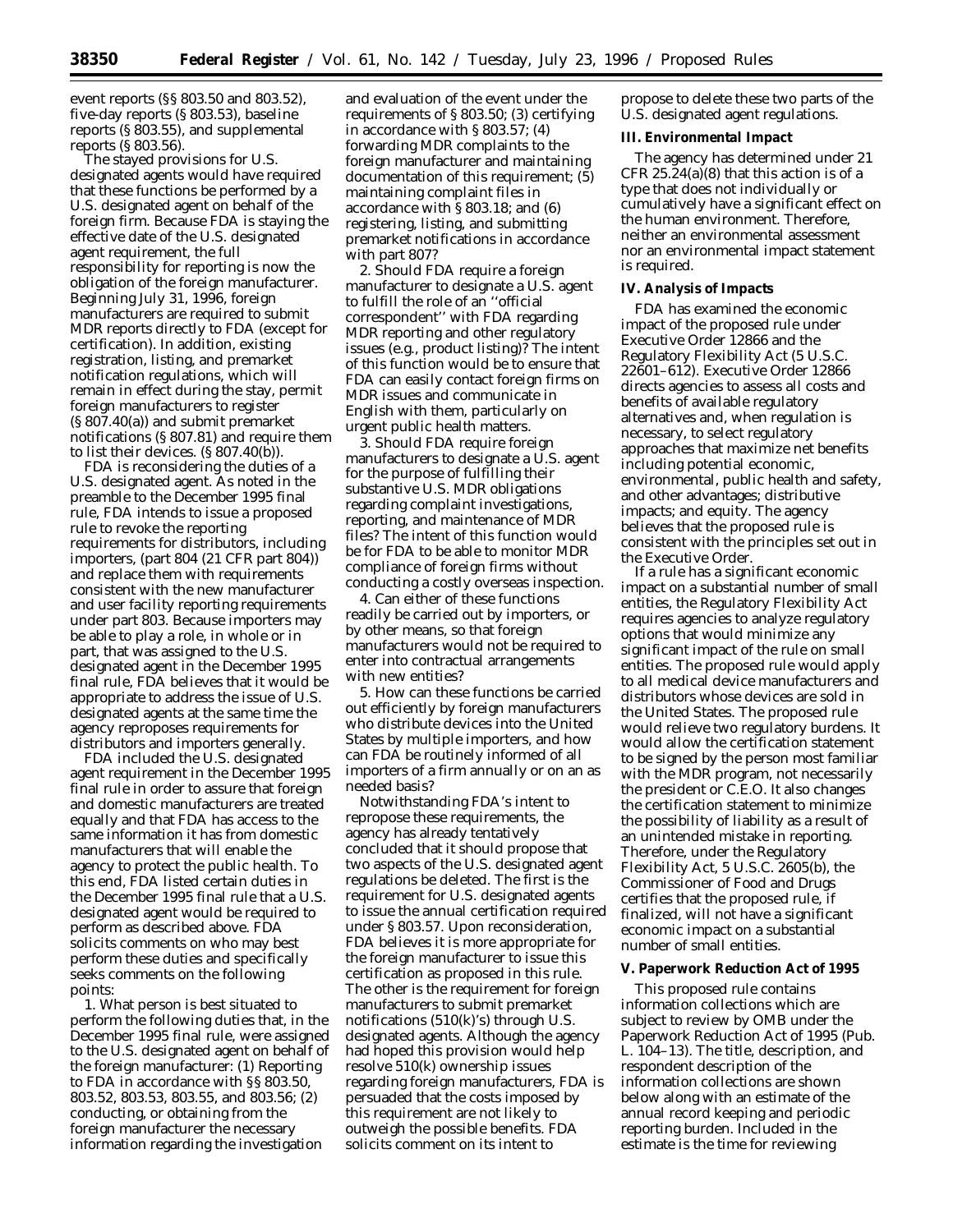instructions, searching existing data sources, gathering and maintaining the data needed, and completing and reviewing the collection of information.

*Title:* Reporting and record keeping requirements for user facilities, distributors, and manufacturers of medical devices under the Safe Medical Devices Act of 1990 and the Medical

Device Amendments of 1992 (General Requirements).

*Description:* This regulation proposes to amend regulations regarding device manufacturer and distributor reporting of deaths, serious injuries, and certain malfunctions related to medical devices. The purpose of these changes is to improve the protection of the public

health while also reducing the regulatory burden on reporting entities. The rule amends information collection requirements which have been approved under OMB no. 0910–0059.

*Description of Respondents:* Businesses or other for profit organizations, nonprofit organizations, Federal, State, and local governments.

### TABLE 1.—ESTIMATED ANNUAL REPORTING BURDEN

| 21 CFR Section            | No. of<br>Respondents     | Annual<br>Frequency per<br>Response | <b>Total Annual</b><br>Responses | Hours per<br>Response | <b>Total Hours</b>        |
|---------------------------|---------------------------|-------------------------------------|----------------------------------|-----------------------|---------------------------|
| 803.57<br>804.30<br>Total | 12,000<br>8,200<br>20,200 |                                     | 12,000<br>8,200<br>20,000        |                       | 12,000<br>8,200<br>20,200 |

There are no capital or operating and maintenance costs expected as a result of this proposal.

Under OMB information collection no. 0910–0059, which expires on February 28, 1999, a total of 187,610 burden hours were approved for collection of information requirements in the December 11, 1995, final rule (60 FR 63578) on medical device user facility and manufacturer reporting, certification and registration. The 12,000 burden hours reported above in Table 1 for § 803.57 were included in that approval and therefore do not affect the total number of approved burden hours. However, the 8,200 burden hours reported in Table 1 for § 804.30 have not previously been considered in an information collection submission to OMB, and do represent an increase in the burden. Therefore, this proposed rule would add 8,200 hours to the existing approved burden and would result in a proposed total annual information collection burden of  $195,810$  hours  $(187,610 + 8,200 =$ 195,810).

Therefore, the agency solicits public comments on the revised information collection requirements in order to: (1) Evaluate whether the proposed collection of information is necessary for the proper performance of the functions of the agency, including whether the information will have practical utility; (2) evaluate the accuracy of the agency's estimate of the burden of the proposed collection of information, including the validity of the methodology and assumptions used; (3) enhance the quality, utility, and clarity of the information to be collected; and (4) minimize the burden of the collection of information on those who are to respond, including through the use of appropriate automated, electronic, mechanical, or other

technological collection techniques or other forms of information technology, e.g., permitting electronic submission of responses.

As required by section 3507(d) of the Paperwork Reduction Act of 1995, FDA has submitted a copy of the proposed rule amending parts 803 and 804 to OMB for its review of the revised information collection requirements. Other organizations and individuals interested in submitting comments regarding this burden estimate or any aspect of these information collection requirements, including suggestions for reducing the burden, should direct them to the Office of Information and Regulatory Affairs, OMB, New Executive Office Bldg., 725 17th St. NW., rm. 10235, Washington, DC 20503, ATTN: Desk Officer for FDA. Written comments on the information collections should be submitted by August 22, 1996.

**List of Subjects in 21 CFR Parts 803 and 804**

Imports, Medical devices, Reporting and record keeping requirements.

Therefore, under the Federal Food, Drug, and Cosmetic Act, and under authority delegated to the Commissioner of Food and Drugs, it is proposed that 21 CFR parts 803 and 804 amended as follows:

### **PART 803—MEDICAL DEVICE REPORTING**

1. The authority citation for part 803 continues to read as follows:

**Authority:** Secs. 502, 510, 519, 520, 701, 704 of the Federal Food, Drug, and Cosmetic Act (21 U.S.C. 352, 360, 360i, 360j, 371, 374).

2. Section 803.1 is amended by revising paragraph (a) to read as follows:

### **§ 803.1 Scope.**

(a) This part establishes requirements for medical device reporting. Under this part, medical device user facilities and manufacturers must report deaths and serious injuries to which a device has or may have caused or contributed, and manufacturers must also report certain device malfunctions. Additionally, user facilities and manufacturers must establish and maintain adverse event files, and must submit to FDA specified followup and summary reports. These reports will assist FDA in protecting the public health by helping to ensure that devices are not adulterated or misbranded and are safe and effective for their intended use.

\* \* \* \* \* 3. Section 803.57 is revised to read as

follows:

### **§ 803.57 Annual certification.**

(a) All manufacturers required to report under this section shall submit an annual certification report to FDA, on FDA Form 3381, or electronic equivalent as approved under § 803.14. The date for submission of certification coincides with the date for the firm's annual registration, as designated in § 807.21 of this chapter. Foreign manufacturers shall submit their certification by the date on which they would be required to register under § 807.21 of this chapter if they were domestic manufacturers. The certification period will be the 12 month period ending 1 month before the certification date.

(b) The manufacturer shall designate, as the certifying official, an individual with oversight responsibilities for, and knowledge of, the firm's medical device reporting system. A manufacturer may determine, based upon its organizational structure, that one individual cannot oversee or have